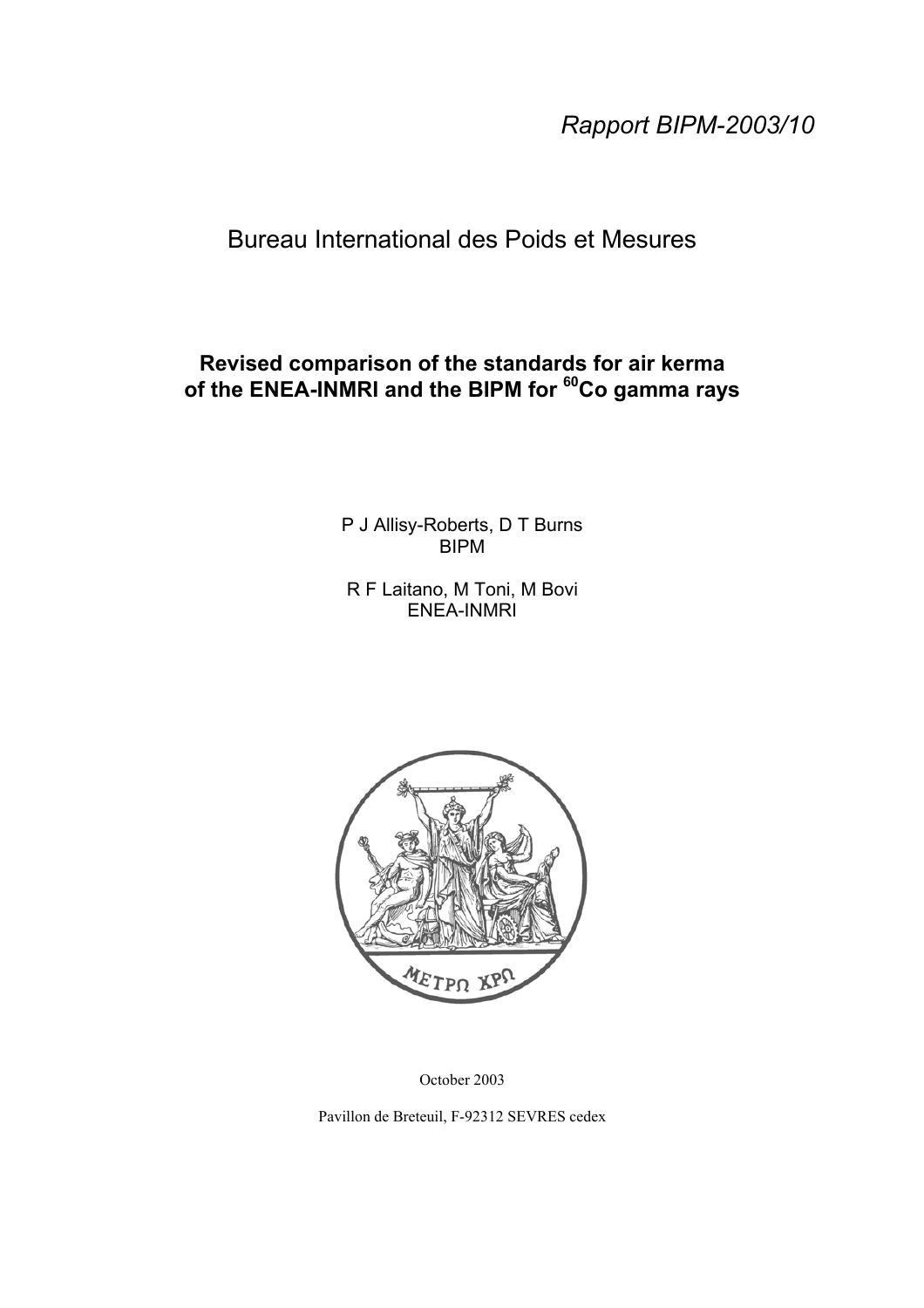# **Revised comparison of the standards for air kerma of the ENEA-INMRI and the BIPM for 60Co** γ**-rays**

P.J. Allisy-Roberts and D.T. Burns Bureau International des Poids et Mesures, F-92312 Sèvres Cedex, France

R.F. Laitano, M. Toni and M. Bovi Istituto Nazionale di Metrologia delle Radiazioni Ionizzanti, ENEA CR Casaccia, cp 2400 – 00100 Rome, Italy

#### **Abstract**

In 1998 a comparison of the standards of air kerma of the Istituto Nazionale di Metrologia delle Radiazioni Ionizzanti of the Ente per le Nuove Tecnologie, l'Energia e l'Ambiente, Italy (ENEA-INMRI) and of the Bureau International des Poids et Mesures (BIPM) was carried out in 60Co radiation. The comparison result, declared in 2003, is 1.0044 (0.0026) and demonstrates that the ENEA-INMRI and BIPM standards are in agreement within the expanded uncertainty  $(k = 2)$ .

#### **1. Introduction**

A comparison of the standards for air kerma of the Istituto Nazionale di Metrologia delle Radiazioni Ionizzanti of the Ente per le Nuove Tecnologie, l'Energia e l'Ambiente, Italy, (ENEA-INMRI), and of the Bureau International des Poids et Mesures (BIPM), was carried out at the BIPM in <sup>60</sup>Co radiation in September 1998 [1]. In this comparison the ENEA-INMRI used two standard graphite-cavity ionization chambers: the OMH type chambers, serial numbers C1 and C3, constructed at the ENEA-INMRI details of which are given in [2]. The BIPM air kerma standard is described in [3].

The original result of this comparison has been revised recently. A new determination made at the ENEA-INMRI to take account of the effects of the graphite walls of the standard cavity chamber was declared in January 2001, published in July 2002 [4] and subsequently revised in May 2003 [5]. In addition, the analysis on which the volume of the standard chamber determination was based has been revised. A new determination of this volume was made at the ENEA-INMRI and was declared in May 2003 [6]. Furthermore, the volume determinations obtained for both the chambers C1 and C3 were compared at the ENEA-INMRI with those obtained for six new chambers of the same type for which the volumes have been determined precisely. The results of this analysis showed that the value of the chamber volume determined for the chamber C3 is not consistent with that of the other similar chambers [6]. Consequently, the ENEA-INMRI decided to reject the chamber C3 as a standard and to consider only the comparison measurements made with the C1 chamber at the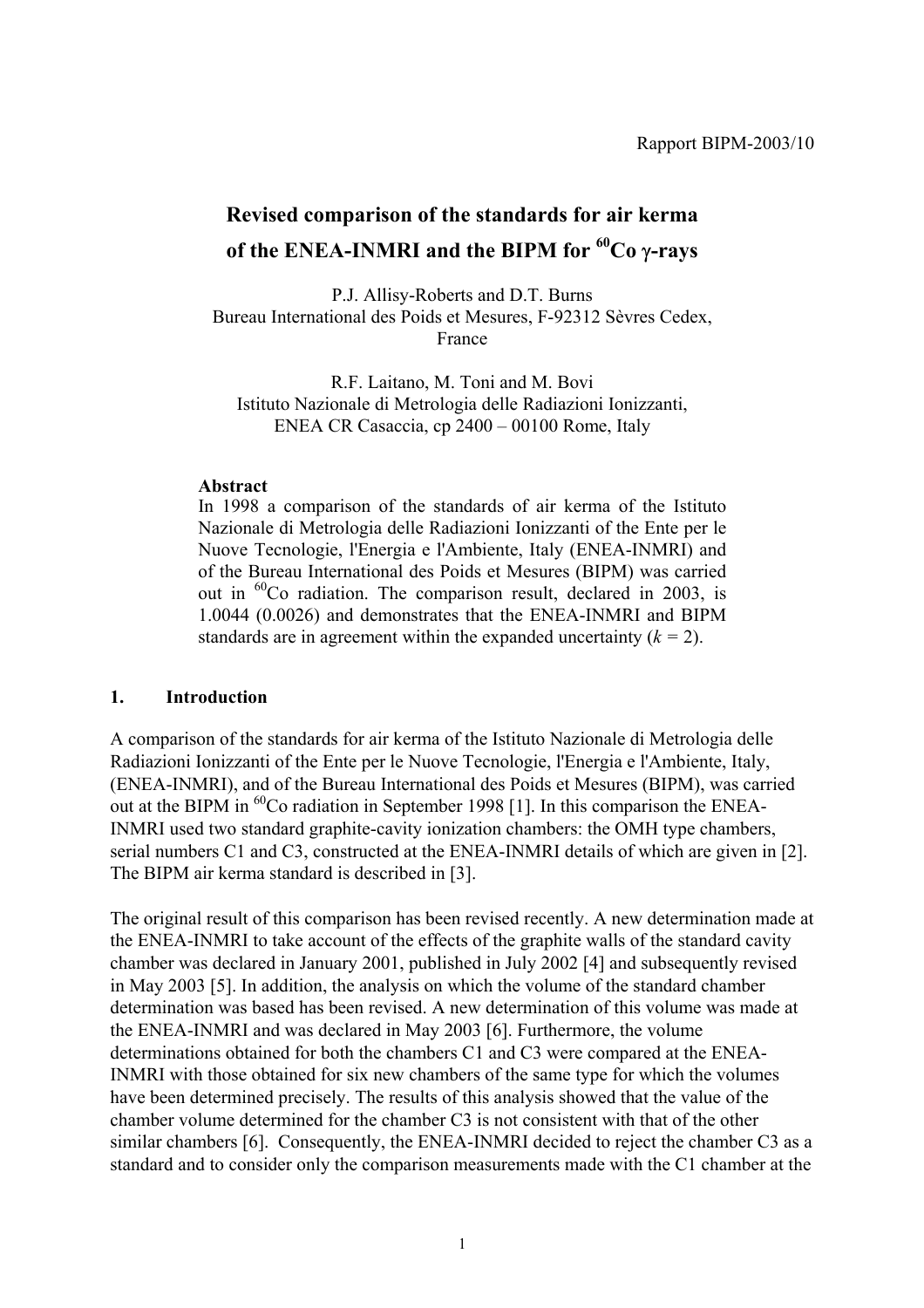BIPM in 1998 as being valid. Details of chamber C1 are given in section 2 of this report. The present report supersedes the report describing the previous results[1].

An earlier comparison between the ENEA-INMRI and the BIPM took place in 1983 [7] and a bilateral comparison with the NIST (USA) and the ENEA-INMRI was conducted in 1994 [8]. The results of these comparisons are consistent when the various changes are taken into account, as discussed later in this report.

#### **2. Determination of the air kerma**

The air kerma rate is determined by

$$
\dot{K} = \frac{I}{m} \frac{W}{e} \frac{1}{1 - \overline{g}} \left( \frac{\mu_{\text{en}}}{\rho} \right)_{\text{a,c}} \overline{s}_{\text{c,a}} \prod k_i \tag{1}
$$

where

*I/m* is the ionization current per unit mass of air measured by the standard,

*W* is the average energy spent by an electron of charge *e* to produce an ion pair in dry air,

 $\overline{g}$  is the fraction of electron energy lost by bremsstrahlung in air,

 $(\mu_{en}/\rho)_{ac}$  is the ratio of the mean massenergy-absorption coefficients of air and graphite,

 $\bar{s}_{c,a}$  is the ratio of the mean stopping powers of graphite and air,

 $\prod k_i$  is the product of the correction factors to be applied to the standard.

The main characteristics of the ENEA-INMRI primary standard are given in Table 1.

#### **3. Experimental results**

The air kerma is determined at the BIPM under the following conditions :

- the distance from source to reference plane is 1 m;

- the field size in air at the reference plane is 10 cm  $\times$  10 cm, the photon fluence rate at the centre of each side of the square being 50 % of the photon fluence rate at the centre of the square.

Data concerning the various factors entering in the determination of air kerma in the  ${}^{60}Co$ beam using the two standards are shown in Table 2. They include the physical constants [9], the correction factors entering in (1), the volume of each chamber cavity and the associated uncertainties. For the BIPM standard, these data are taken from [10]. Also shown in Table 2 are the relative uncertainties in the ratio  $R_K = \dot{K}_{ENEA-INMRI} / \dot{K}_{BIPM}$ .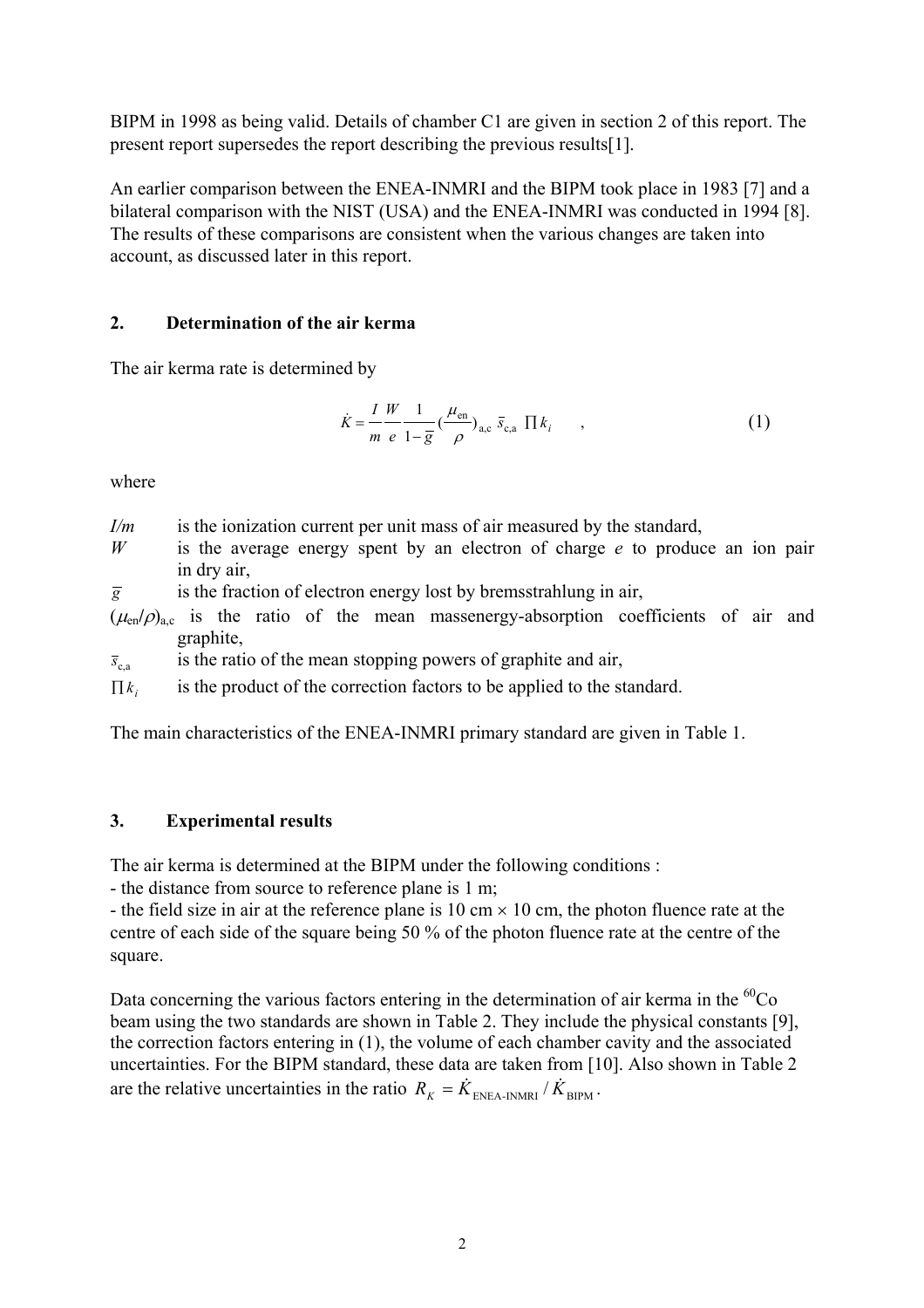| C-ENEA standard chamber<br>Type   |                              |                           |  |  |
|-----------------------------------|------------------------------|---------------------------|--|--|
|                                   |                              | Nominal values            |  |  |
| Chamber                           | Outer height / mm            | 19                        |  |  |
|                                   | Outer diameter / mm          | 19                        |  |  |
|                                   | Inner height / mm            | 11                        |  |  |
|                                   | Inner diameter / mm          | 11                        |  |  |
|                                   | Wall thickness / mm          | $\overline{4}$            |  |  |
| Electrode                         | Diameter $/mm$               | 2                         |  |  |
|                                   | Height / mm                  | 10                        |  |  |
| Volume                            | Air cavity / $cm3$           | 1.0312                    |  |  |
|                                   | relative uncertainty / $cm3$ | 0.0020                    |  |  |
| Wall                              | Material                     | ultrapure graphite        |  |  |
|                                   | Density / $g \cdot cm^{-3}$  | 1.75                      |  |  |
|                                   | Impurity fraction            | $\leq 1.5 \times 10^{-4}$ |  |  |
| Applied tension (both polarities) | Voltage / V                  | 300                       |  |  |
|                                   |                              |                           |  |  |

**Table 1. Characteristics of the ENEA-INMRI standard for air kerma**

The correction factors for the ENEA-INMRI standard were determined at the ENEA-INMRI. The polarity effect was about 1.0023 (2), but as all measurements were made with both polarities no corrections were applied. Some measurements concerning the effect of ion recombination and the effect of attenuation and scatter in the chamber walls were repeated in the BIPM beam.

The ratio of the ionization currents obtained with applied voltages of 300 V and 150 V (both polarities) was the same (with a difference smaller than than  $4 \times 10^{-4}$ ) for the ENEA-INMRI standard in the ENEA-INMRI beam as it was in the BIPM beam. This gave a simple estimate of ion recombination loss  $k_s$  = 1.0024 at the BIPM. However, on measuring the ratio  $I_V / I_{V/4}$ [11] in the BIPM beam for a series of different ionization currents, a more precise value of  $k_s$ was derived. This value was also equivalent to that for the BIPM transfer chamber of the same size and shape (CC01 serial 122) for an applied voltage of 300 V. Consequently, the correction  $k_s = 1.0018$  (0.0005) as measured at the BIPM was applied to the ENEA-INMRI standard in the BIPM beam.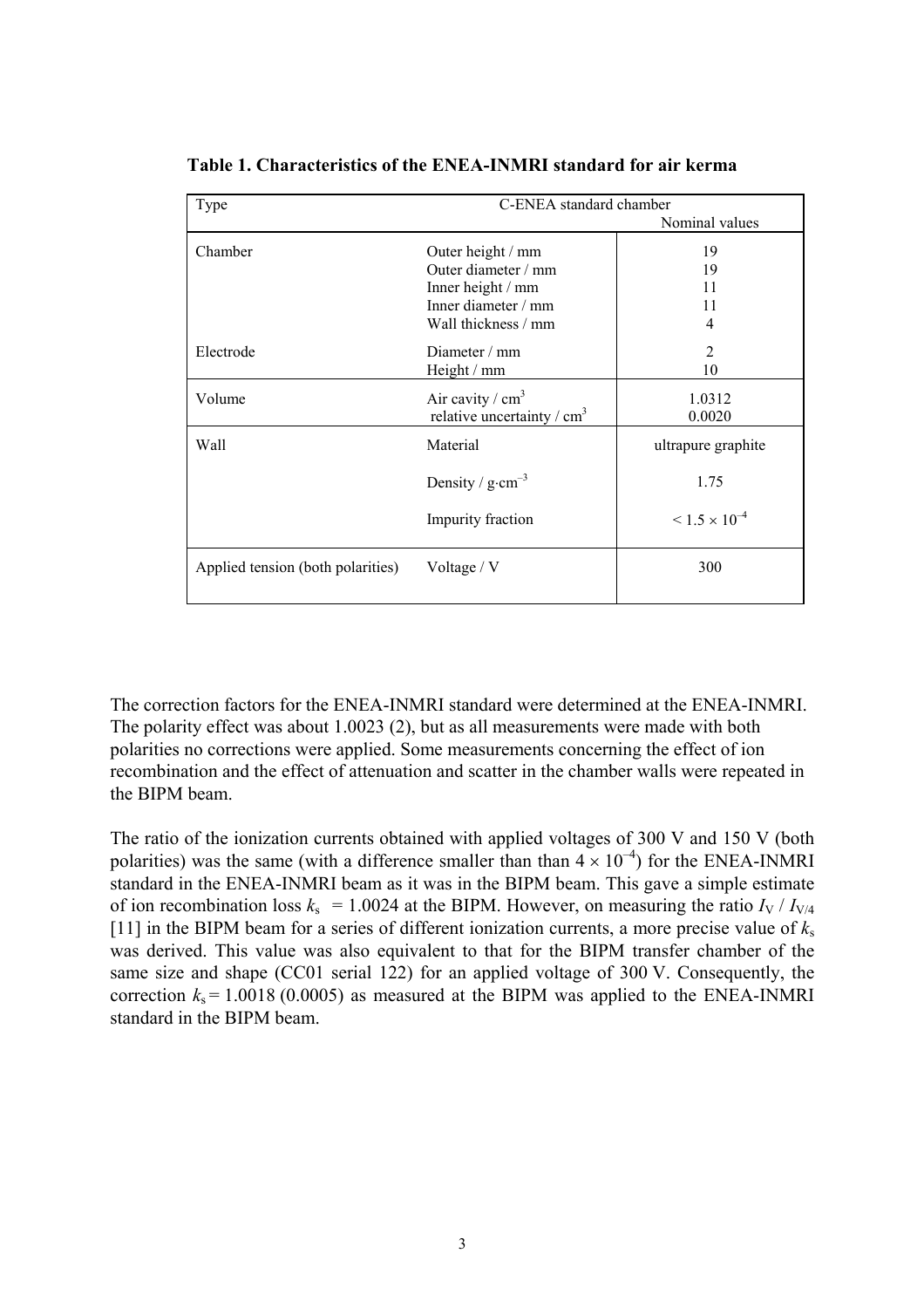#### **Table 2. Physical constants and correction factors entering in the determination of air kerma and their estimated relative uncertainties** in the BIPM <sup>60</sup>Co beam

|                                           |                                                               | <b>BIPM</b> |                | Relative $\overline{^{(a)}}$ | ENEA-        |                | Relative <sup>(a)</sup> | $R_K$ relative $\overset{(a)}{=}$ |             |
|-------------------------------------------|---------------------------------------------------------------|-------------|----------------|------------------------------|--------------|----------------|-------------------------|-----------------------------------|-------------|
|                                           |                                                               | values      |                | uncertainty                  | <b>INMRI</b> |                | uncertainty             |                                   | uncertainty |
|                                           |                                                               |             |                |                              | values       |                |                         |                                   |             |
|                                           |                                                               |             | 100 $s_i$      | 100 $u_i$                    |              | 100 $s_i$      | 100 $u_i$               | 100 $s_i$                         | 100 $u_i$   |
|                                           | <b>Physical constants</b>                                     |             |                |                              |              |                |                         |                                   |             |
|                                           | dry air density / $\text{kg}\cdot\text{m}^{-3}$ $\,$ $^{(b)}$ | 1.2930      |                | 0.01                         | 1.2930       |                | 0.01                    |                                   |             |
| $(\mu_{\text{\rm en}}/\rho)_{\text{a.c}}$ |                                                               | 0.9985      | $\frac{1}{2}$  | 0.05                         | 0.9985       |                | 0.05                    |                                   |             |
| $\overline{s}_{c,a}$                      |                                                               | 1.0010      |                | $0.11^{\rm (c)}$             | 1.0007       |                | $0.11^{(c)}$            |                                   |             |
|                                           |                                                               | 33.97       |                |                              | 33.97        |                |                         |                                   |             |
| $\frac{W}{g}$                             |                                                               | 0.0032      | $\overline{a}$ | 0.02                         | 0.0032       |                | 0.02                    |                                   |             |
|                                           | <b>Correction factors</b>                                     |             |                |                              |              |                |                         |                                   |             |
| $k_{\rm s}$                               | recombination loss                                            | 1.0016      | 0.01           | 0.01                         | 1.0018       |                | 0.05                    | 0.01                              | 0.05        |
| $k_{\rm h}$                               | humidity                                                      | 0.9970      |                | 0.03                         | 0.9970       |                | 0.03                    |                                   |             |
| $k_{\rm st}$                              | stem scattering                                               | 1.0000      | 0.01           | $\blacksquare$               | 1.0000       |                | 0.03                    | 0.01                              | 0.03        |
|                                           | wall attenuation                                              | 1.0402      | 0.01           | 0.04                         |              |                |                         | 0.01                              | 0.04        |
| $k_{\rm att}$                             |                                                               | 0.9716      | 0.01           | 0.07                         | 1.0220       |                | 0.10                    | 0.01                              | 0.12        |
| $k_{\rm sc}$                              | wall scattering                                               |             |                |                              |              |                |                         |                                   |             |
| $k_{\rm CEP}$                             | mean origin of electrons                                      | 0.9922      |                | 0.01                         |              |                |                         |                                   | 0.01        |
| $k_{\rm an}$                              | axial non-uniformity                                          | 0.9964      |                | 0.07                         | 1.0001       |                | 0.01                    |                                   | 0.07        |
| $k_{\rm m}$                               | radial non-uniformity                                         | 1.0016      | 0.01           | 0.02                         | 1.0003       | $\blacksquare$ | 0.01                    | 0.01                              | 0.02        |
|                                           | Measurement of $I/V\rho$                                      |             |                |                              |              |                |                         |                                   |             |
| V                                         | volume $/cm3$                                                 | 6.8116      | 0.01           | 0.03                         | 1.0312       |                | 0.20                    | 0.01                              | 0.20        |
| $\overline{I}$                            | ionization current / $pA^{(b)}$                               |             | 0.01           | 0.02                         | 155.947      | 0.01           | 0.06                    | 0.01                              | 0.07        |
|                                           | Uncertainty                                                   |             |                |                              |              |                |                         |                                   |             |
|                                           | quadratic summation                                           |             | 0.03           | 0.17                         |              | 0.01           | 0.27                    | 0.03                              | 0.26        |
|                                           | combined uncertainty                                          |             | 0.17           |                              |              | 0.27           |                         |                                   | 0.26        |

(a) Expressed as one standard deviation.

 $s_i$  represents the relative uncertainty estimated by statistical methods, type A,

 $u_i$  represents the relative uncertainty estimated by other means, type B.

(b) At 101.325 kPa and 273.15 K.

(c) Combined uncertainty for the product of stopping power ratio and  $W/e$ 

The effect of attenuation and scatter in the graphite walls of the ENEA-INMRI chamber has been determined conventionally by adding graphite caps of thickness up to 16 mm to the chamber wall (4 mm) and extrapolating to zero thickness. This experiment was repeated in the BIPM beam and the result is similar in both the BIPM and the ENEA-INMRI beams (Table 3). Consequently, the correction factor  $k_{\text{att.se}} = 1.0159$  (0.0010) deduced from the measurements made at the BIPM would have been used until recently in the determination of air kerma at the BIPM. This value, together with the correction  $k_{\text{CEP}}$ , would have given a total correction for wall effects of  $k_{wall}$  1.0131 (0.0022) for the ENEA-INMRI standard.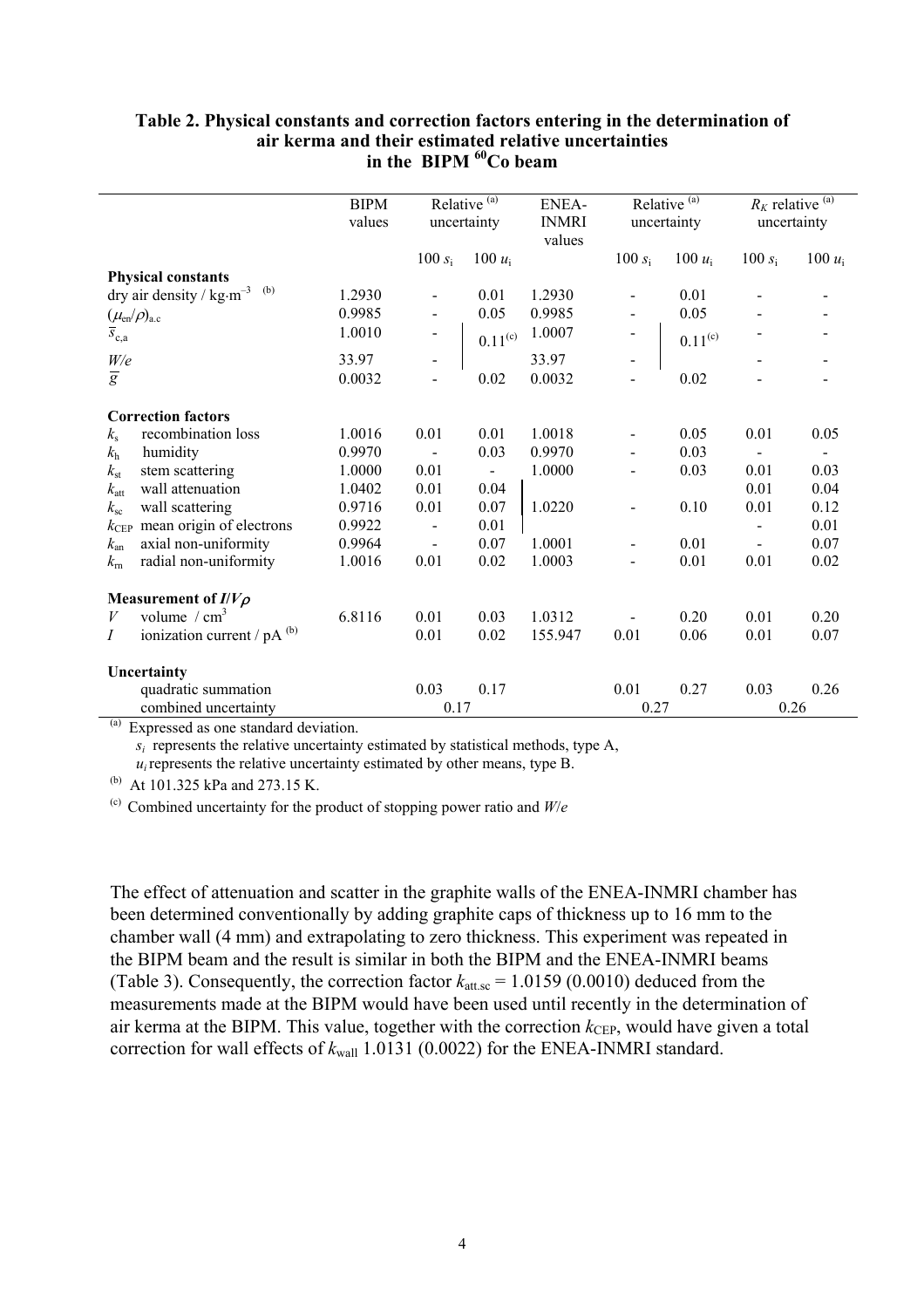| Number of caps added                                          |      |        |        |        |        |
|---------------------------------------------------------------|------|--------|--------|--------|--------|
| Total wall thickness / mm<br>$\rho$ = 1.75 g cm <sup>-3</sup> | 4.00 | 8.05   | 12.10  | 16.15  | 20.20  |
| Fractional current decrease<br>in the BIPM beam and in the    |      | 0.9838 | 0.9681 | 0.9518 | 0.9356 |
| ENEA-INMRI beam                                               |      | 0.9846 | 0.9690 | 0.9535 | 0.9368 |

**Table 3. Check measurements with C1-ENEA-INMRI for** *k***att.sc by extrapolation**

However, improvements to replace the traditional extrapolation method have been made recently by the ENEA-INMRI using a technique that involves measurement and analytical calculation [4, 5]. The result of this determination produces a value for the total wall correction  $(k_{\text{att}}k_{\text{sc}}k_{\text{CEP}})$  that agrees within the stated uncertainties with the value calculated at the ENEA-INMRI using the Monte Carlo code EGSnrc [12]. This latest value of 1.0220 with a combined standard uncertainty  $u = 0.0010$  (statistical uncertainty  $s = 0.0002$ ) is now used for the total wall correction. This value is  $8.9 \times 10^{-3}$  higher that the previous experimental value. The new value for  $k_{\text{wall}}$  agrees well with the value of 1.0219 ( $s = 0.0001$ ) calculated for the same chamber at the NRC (Canada) [13] using the Monte Carlo code EGSnrc.

The volume determined for the ENEA-INMRI standard chamber, about twenty years ago, has been used in all international comparisons performed so far with this standard. After the comparison measurements were carried out at the BIPM in 1998, the analysis on which that volume determination was based was re-examined. This demonstrated a need to include in the chamber volume a small region near the base of the central electrode surrounded by an insulator. This region was not included originally as the contribution of that volume to the collected charge was assumed to be negligible. As this assumption was identified as an error through a subsequent thorough analysis [6], the incorrect original value of the chamber volume had to be increased by about 0.9 %. In addition, the original uncertainty assigned to the volume determination needed to be increased from 0.14 % to 0.2 %. The revised values for the chamber volume and its uncertainty are as given in Table 2.

An additional correction factor *k*rn for the radial non-uniformity of the BIPM beam over the cross-section of the ENEA-INMRI standard has been estimated from [14]; its numerical value is 1.0003.

Two series of measurements at the BIPM were made with a 180° orientation of the chamber. The effect of this orientation was  $5 \times 10^{-4}$ . The measured correction factor at the ENEA-INMRI is 1.0006 (1) and this was applied to correct the current measured at the BIPM to that measured at an angle of 0°. The corrected result is given in the final column of Table 4.

The evaluation of the air kerma rate at the BIPM measured with the ENEA-INMRI standard is obtained from (1) in section 2 using the data in Table 1 and the mean measured ionization current given in Table 4.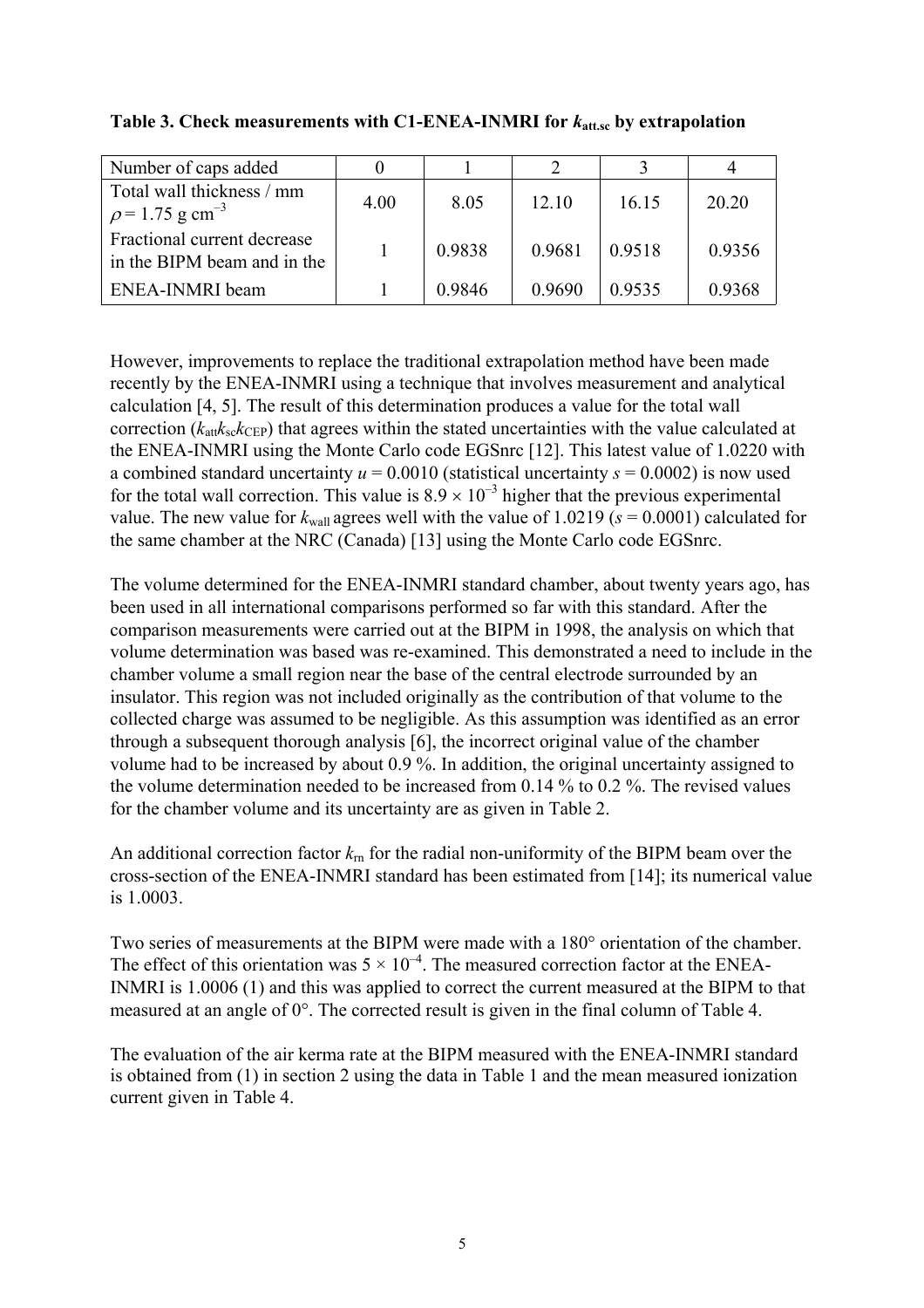| Date            | $I/\mathrm{pA}$ | $I/\mathrm{pA}$ | orientation | Corr. mean |
|-----------------|-----------------|-----------------|-------------|------------|
|                 | at $+300$ V     | at -300 V       |             | / $pA$     |
| 98-9-14         | 156.062         | 155.685         | $180^\circ$ | 155.968    |
| $98 - 9 - 15$   | 156.040         | 155.681         | $180^\circ$ | 155.953    |
| 98-9-17         | 156.084         | 155.737         | $0^{\circ}$ | 155.910    |
| 98-9-21         | 156.127         | 155.764         | $0^{\circ}$ | 155.946    |
| 98-9-25         | 156.139         | 155.781         | $0^{\circ}$ | 155.960    |
| Mean, corrected |                 |                 |             | 155.947    |

**Table 4. Measurements made with the ENEA-INMRI C1 standard at the BIPM**

The result of the comparison  $R_K = \dot{K}_{ENEA-INMRI} / \dot{K}_{BIPM}$  is given in Table 5.

**Table 5. Result of the ENEA-INMRI/BIPM comparison of standards of air kerma**

| $K_{ENEA-INMRI}$ / $mGy s^{-1}$ | $\dot{K}_{\text{BIPM}}$ / mGy s <sup>-1</sup> | $\mathbf{u}_V$ | $u_{\rm c}$ |
|---------------------------------|-----------------------------------------------|----------------|-------------|
| 4.0669                          | 4.0489                                        | 1.0044         | 0.0026      |

The  $\dot{K}_{\text{BIPM}}$  value is the mean of measurements that were performed over a period of one month before and after the present comparison. The  $\dot{K}$  values refer to an evacuated path length between source and standard and are given at the reference date of 1998-01-01, 0 h UTC where the half-life of <sup>60</sup>Co is taken as 1925.5 days ( $u = 0.5$  days) [15]. The ratio of the values of the air kerma rate determined by the ENEA-INMRI and the BIPM standards is 1.0044 with a combined standard uncertainty,  $u_c$ , of 0.0026. Some of the uncertainties in  $\dot{K}$  that appear in both the BIPM and the ENEA-INMRI determinations (such as air density,  $W/e$ ,  $\mu_{en}/\rho$ ,  $\frac{1}{g}$ ,  $\frac{1}{s}$ ,  $\frac{1}{g}$ and  $k_h$ ) cancel when evaluating the uncertainty of  $R_K$  as given in Table 2.

### **4. Discussion**

### 4.1 Previous ENEA-INMRI comparisons

In 1983, for the earlier air kerma comparison, the ENEA-INMRI standard used was the same chamber C1. The ionization current produced by the standard chamber C1 in the BIPM beam in 1998 was used to determine a calibration coefficient that was then compared with one derived from the original data of 1983. The calibration coefficient of 1983 has been updated to account for the correct value for ∆ and then for changes in stopping power ratios in 1985. The results are given in Table 6 and show a relative difference of  $1.3 \times 10^{-3}$  that could be in part due to the change in the  ${}^{60}Co$  source (and source housing) used for air kerma comparisons at the BIPM during the intervening fifteen years. Taking note of this, it would appear that the ENEA-INMRI C1 chamber has not changed significantly with time.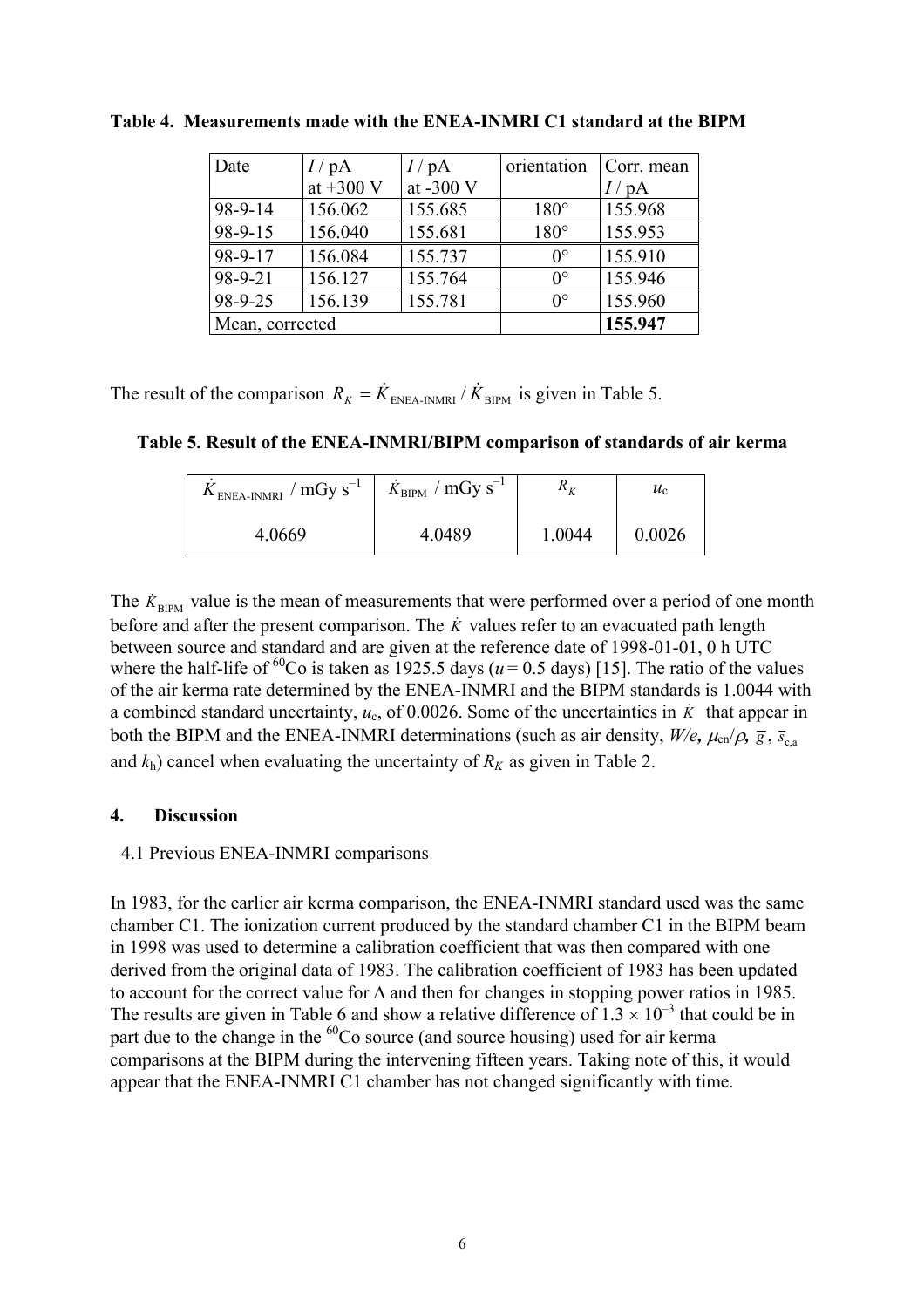| Year                                                        | 1983/5             | 1998               |
|-------------------------------------------------------------|--------------------|--------------------|
| Calibration coefficient <sup>(a)</sup> $N_K$ /(Gy/ $\mu$ C) | 25.99 <sub>7</sub> | 25.96 <sub>4</sub> |
| Combined standard uncertainty of $N_K/(Gy/\mu C)$           | 0.04               | 0.04               |

#### **Table 6. BIPM calibration coefficient for the C1-ENEA chamber**.

 $^{(a)}$  at 273.15 K

An indirect comparison between the ENEA-INMRI and the NIST held in 1994, using two transfer chambers of the NIST, produced a mean comparison result for the ratio ENEA-INMRI/NIST of 1.0004 (0.0051) [6]. The NIST compared their standard with the BIPM in 1996, using the same two transfer chambers, and this gave a result for the ratio NIST/BIPM of 0.9980 (0.0040) [16]. Using these two values, a comparison result between the ENEA-INMRI and the BIPM can be deduced as 0.9984. As shown in Table 7, this agrees within one standard uncertainty (0.0040) with the result of the updated 1983 comparison (0.9994). It also agrees with the original result of the 1998 direct comparison (1.0016) obtained before the recent revisions in the corrections for beam (axial and radial) non-uniformity and wall effects together with that for the chamber volume [1, 5, 17].

| Table 7. Previous comparison results for the ENEA-INMRI/BIPM |  |
|--------------------------------------------------------------|--|
|--------------------------------------------------------------|--|

| Year              | 1983   | 1983<br>corrected<br>for $\Delta$ | using ICRU $ $ the<br>$\overline{s}_{c,a}$ | 1985 update 1996 inferred from<br>ENEA-INMRI/NIST | 1998 result<br>with<br>unrevised<br>parameters |
|-------------------|--------|-----------------------------------|--------------------------------------------|---------------------------------------------------|------------------------------------------------|
| ENEA-INMRI/BIPM   | 0.9982 | 0.9985                            | 0.9994                                     | 0.9984                                            | 1.0016                                         |
| Uncertainty $u_c$ | 0.0040 | 0.0040                            | 0.0040                                     | 0.0051                                            | 0.0026                                         |

#### 4.2 Discussion regarding  $k_{\text{wall}}$  effects

For more than 10 years there have been intensive discussions on wall correction factors for cavity ionization chambers determined with an experimental extrapolation method versus those calculated using Monte Carlo methods [18, 19, 13]. There has also been considerable debate over the corrections for non-uniformity and the point of measurement [20, 21].

The majority of the national metrology institutes (NMIs) currently use wall correction factors that have been determined by the linear extrapolation method. Both experimental and theoretical results have been provided in recent years which strongly support the validity of calculated wall correction factors and these calculated values may differ significantly from those obtained by linear extrapolation of experimental data to zero wall thickness. This is particularly the case for the cylindrical cavity chambers that are used as primary air kerma standards by some NMIs. In some cases, the differences amount to 50 % of the correction itself [22].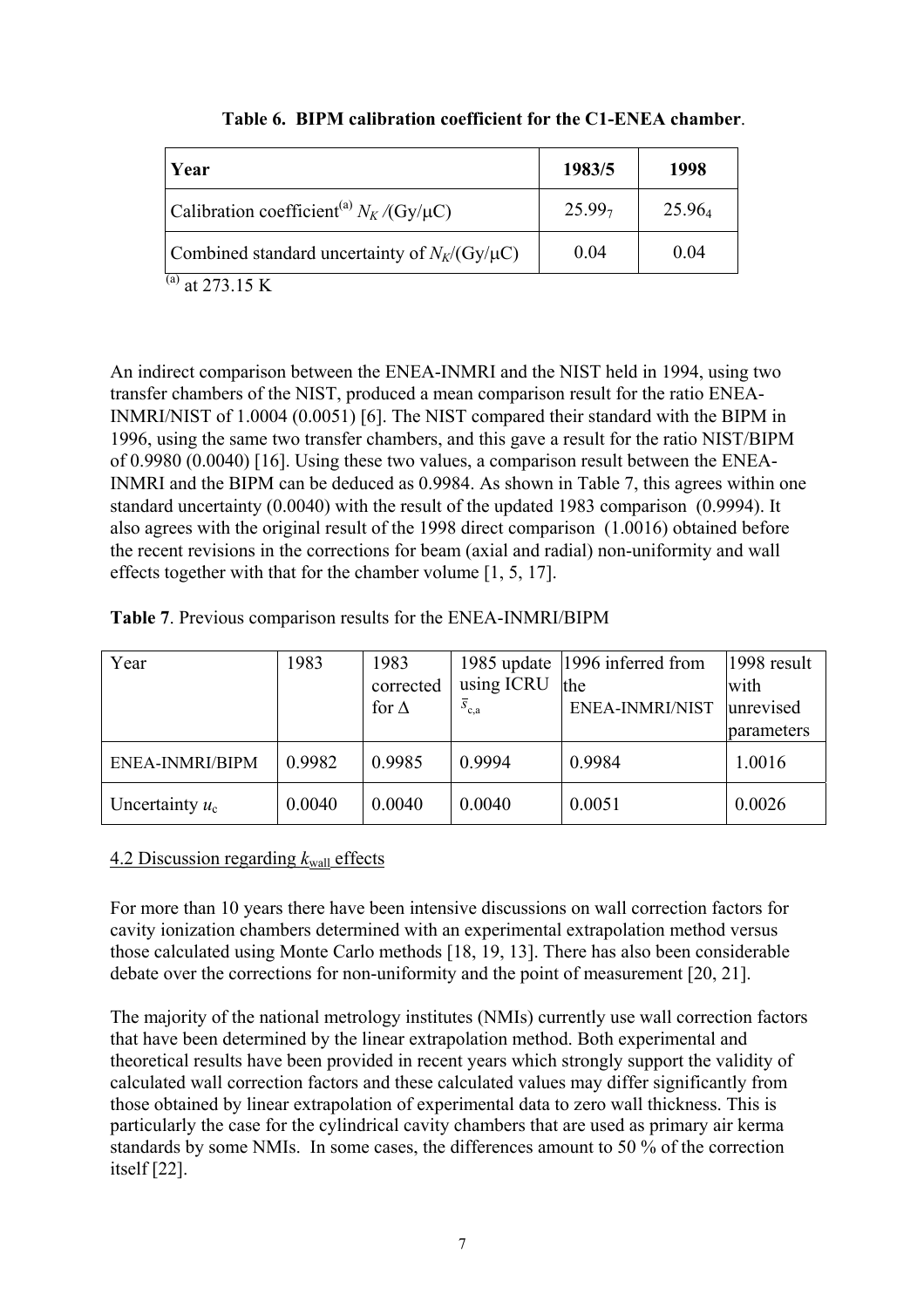During the 14th CCRI(I) meeting in 1999, the various approaches for determining wall and axial non-uniformity correction factors for graphite-cavity standards were discussed in detail [23]. It became apparent that several NMIs were actively re-evaluating their correction factors for  ${}^{60}$ Co air kerma standards including their uncertainties. It was agreed to set up a working group (WG) to study the implications of using correction factors for  ${}^{60}Co$  air kerma standards based on Monte Carlo methods. The members of the WG include the BNM-LNHB (France), NIST, NMi (The Netherlands), NPL (UK) and the BIPM. The NRC agreed to act as a consultant and submit to the working group a paper that it intended to publish on this topic. Furthermore, it was decided that before publishing results in the key comparison database (KCDB), which shows the degrees of equivalence between the NMIs, the BIPM would ask the NMIs to review their uncertainty budgets for air kerma standards in  ${}^{60}Co$  gamma radiation. It was further suggested that the method of determining the correction factors (e.g. Monte Carlo or experimental, particularly linear extrapolation) should be identified in the KCDB, together with a statement on the implications of differences between the two methods with respect to the uncertainty [23].

The debate continued during the 15th CCRI(I) meeting in 2001 and several NMIs produced documents [22, 24-26] describing the work undertaken since the 1999 meeting. Significant contributions were made to the debate on wall correction factors for cavity chambers. During the 16th CCRI(I) meeting in 2003, it was recognized that electron-photon Monte Carlo calculations are a robust method of determining  $k_{wall}$  correction factors for air kerma cavity chamber standards in  ${}^{60}$ Co fields [26].

The results of comparisons at the BIPM are currently being re-evaluated, taking into account the effect of changes being made in national standards. The OMH (Hungary) has already declared a new value for its air kerma standard [24], as has the PTB (Germany) [27]. The SZMDM (Yugoslavia) and the NCM (Bulgaria), both of which have made comparisons recently with the BIPM [28, 29], have also changed their method of  $k_{\text{wall}}$  determination, using Monte Carlo calculations. The BIPM is also making calculations of the equivalent factors for its standard to verify its determination of air kerma [30]. Any future new result will need to be approved and implemented at a date to be confirmed by the Consultative Committee for Ionizing Radiation (CCRI).

Once the evaluations have been completed and the results approved by the CCRI(I), they will be published in the KCDB.

#### **5. Conclusion**

The ENEA-INMRI standard for air kerma in  ${}^{60}Co$  gamma radiation compared with the BIPM air kerma standard gives a comparison result of 1.0044 (0.0026). The difference between this result and that obtained in 1983 is consistent with the changes to the ENEA-INMRI C1 standard.The result is also consistent with the indirect comparison via the NIST standard.

In principle, all the comparison results of the national metrology institutes and designated laboratories will be used as the basis of the entries in Appendix B of the KCDB set up under the Mutual Recognition Arrangement [31]. The NMIs that have previously used experimental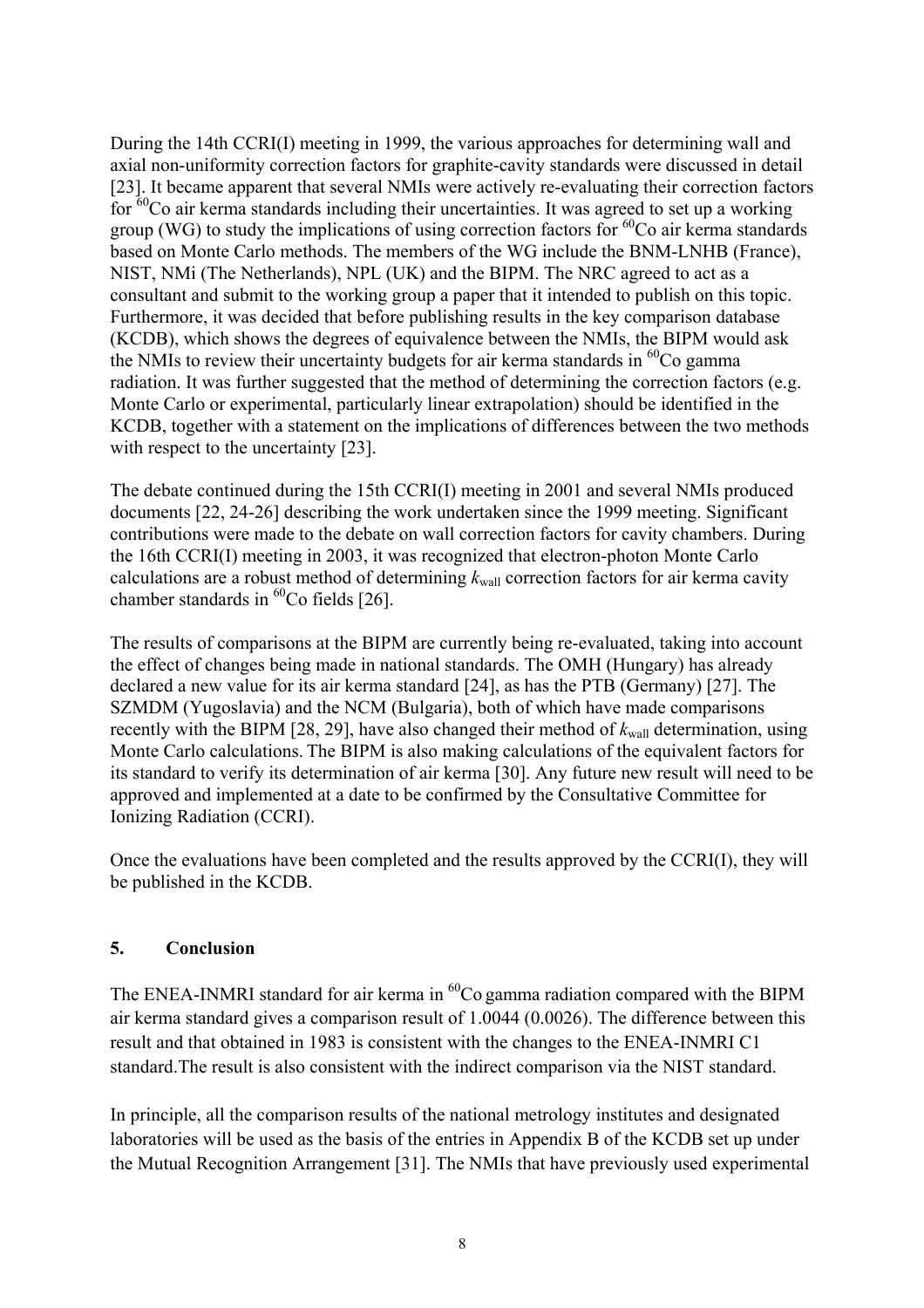extrapolation methods to determine wall correction factors are currently checking their factors, using various Monte Carlo codes or other methods. It may be several months before all the NMIs will be ready for their results to be entered into the BIPM key comparison database (KCDB). In the meantime, the BIPM is also reviewing its experimental and calculated results for the wall corrections of its primary standard.

#### **References**

- [1] Allisy-Roberts P.J., Toni M., Bovi M., Comparison of the standards for air kerma of the ENEA-INMRI and the BIPM for  ${}^{60}Co$  γ rays, 2002, *[Rapport BIPM-2002/09](https://www.bipm.org/utils/common/pdf/rapportBIPM/2002/09.pdf)*, 10 pp.
- [2] Laitano R. F. and Toni M. P., The primary exposure standard of ENEA for Co-60 gamma radiation: characteristics and measurement procedures, 1983, *ENEA report*, RT/PROT(83)28.
- [3] Boutillon M. and Niatel M.-T., A study of a graphite cavity chamber for absolute measurements of <sup>60</sup>Co gamma rays, 1973, *Metrologia*, **9**, 139-146.
- [4] Laitano R.F., Toni M.P., Pimpinella M. and Bovi M. determination of the  $k_{\text{wall}}$ correction factor for a cylindrical ionization chamber to measure air kerma in a Co-60 gamma beam, 2002, *Phys.Med.Biol.*, **47**, No.14, 2411-2431.
- [5] Laitano R. F., Pimpinella M., Toni M. P.and Tricomi G. Determination of the  $K_{wall}$ correction factor for cylindrical ionisation chambers of various dimensions, 2003, *CCRI(I) 16th meeting document* [CCRI\(I\)/03-27,](https://www.bipm.org/cc/CCRI(I)/Allowed/16/CCRI(I)03-27.pdf) 4 pp.
- [6] Laitano R. F., Pimpinella M., Toni M. P., Quini M., Bovi M., Re-determination of the air-cavity volume for the Co-60 gamma-ray air-kerma standard at the ENEA-INMRI, 2003, *CCRI(I) 16th meeting document* [CCRI\(I\)/03-26,](https://www.bipm.org/cc/CCRI(I)/Allowed/16/CCRI(I)03-26.pdf) 6 pp.
- [7] Allisy A. Comparison of standards of exposure, *Comité Consultatif pour les Étalons de Mesures des Rayonnements Ionisants*, *Section (I)*, 1983, **7**, p. R(I) 30-31.
- [8] Laitano R.F., Lamperti P.J. and Toni M.P. Comparison of the NIST and ENEA air kerma standards, 1994, *ENEA Internal Report,* 33 pp.
- [9] *Comité Consultatif pour les Étalons de Mesures des Rayonnements Ionisants*, Constantes physiques pour les étalons de mesure de rayonnement, 1985, *CCEMRI Section (I)*, **11**, R45.
- [10] Boutillon M., Allisy-Roberts P.J. and Burns D.T. Measuring conditions used for the calibration of ionization chambers at the BIPM, 2001, *[Rapport BIPM-01/04](https://www.bipm.org/utils/common/pdf/rapportBIPM/2001/04.pdf)*, 19 pp.
- [11] Boutillon M. Volume recombination parameter in ionization chambers, 1998, *Phys.Med.Biol.*, **43**, 2061-2072.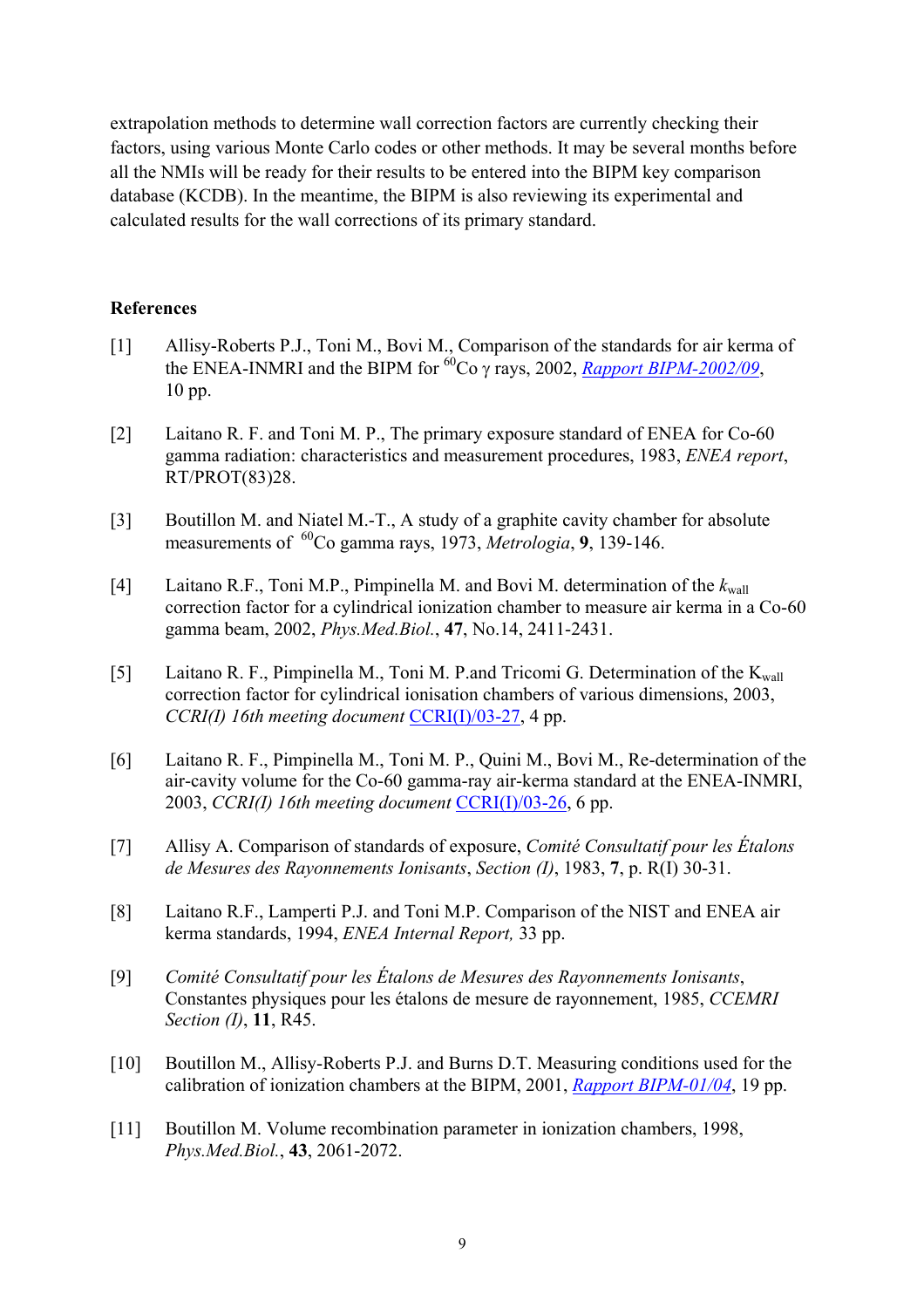- [12] Rogers D.W.O, Kawrakow I., Seuntjens J.P. and Walters B.R.B. User codes for EGSnrc, 2000, *[NRCC Report PIRS-702](http://www.irs.inms.nrc.ca/inms/irs/EGSnrc/pirs702/pirs702.pdf)*, (Otawa) NRC.
- [13] Rogers D.W.O. and Treurniet J. Monte Carlo calculated wall and axial non-uniformity corrections for primary standards of air kerma, 1999, *[NRCC Report PIRS–663](http://www.irs.inms.nrc.ca/inms/irs/papers/PIRS663/pirs663.html)*, and *CCRI 14th meeting document* CCRI(I)/99-26, 25 pp.
- [14] Boutillon M. and Perroche A.-M., Radial non-uniformity of the BIPM <sup>60</sup>Co beam, 1989, *Rapport BIPM-89/2*, 9 pp.
- [15] IAEA, X- and gamma-ray standards for detector calibration, 1991, *IAEA TECDOC-619*.
- [16] Allisy-Roberts P.J., Boutillon M., Lamperti P., Comparison of the standards of air kerma of the NIST and the BIPM for <sup>60</sup>Co gamma rays, 1996, *Rapport BIPM-1996/09*, 8 pp.
- [17] Laitano R. F., Physical parameters, correction factors and comparison results for the ENEA air kerma standard for Co-60 gamma rays, 2001*, CCRI(I) 15th meeting document*, CCRI(I)/03-40, 1 p.
- [18] Rogers D.W.O., Bielajew A.F. and Nahum A.E. Ion chamber response and *A*wall correction factors in a 60Co beam by Monte Carlo simulation, 1985, *Phys. Med. Biol.*, **30**, 429–443.
- [19] Bielajew A.F. and Rogers D.W.O. Implications of new correction factors on primary air kerma standards in 60Co beams, 1992, *Phys. Med. Biol.*, **37**, 1283–1291.
- [20] Kondo S. and Randolph M.L. Effect of finite size of ionization chambers on measurements of small photon sources, 1960, *Radiat. Res*., **13**, 37–60.
- [21] Bielajew A.F. Correction factors for thick-walled ionisation chambers in point-source photon beams, 1990, *Phys. Med. Biol*., **35**, 501–516.
- [22] Büermann L., Kramer H.-M. Csete I., Results supporting calculated wall correction factors for cavity chambers, 2003, *Phys. Med. Biol*. (In press).
- [23] *Comité Consultatif des Rayonnements Ionisants*, The estimation of  $k_{\text{att}}$ ,  $k_{\text{sc}}$   $k_{\text{CEP}}$  and their uncertainties, 1999, CCRI, **16,** [145-146.](https://www.bipm.org/en/committees/cc/ccri/publications_cc.html)
- [24] Csete I., New correction factors for the OMH air kerma standard for  $^{137}Cs$  and  $^{60}Co$ radiation, 2001, *CCRI(I) 15th meeting document* [CCRI\(I\)/01-03,](https://www.bipm.org/cc/CCRI(I)/Allowed/15/CCRI(I)01-03.pdf) 2 pp.
- [25] Csete I., Büermann L., Kramer H.-M., Comparison of the PTB and OMH air kerma standards for 60Co and 137Cs gamma radiation, 2002, *Report PTB-Dos-40*, Physikalisch-Technische Bundesanstalt, Braunschweig.
- [26] Comité Consultatif des Rayonnements Ionisants, 2003, *Report of the 18th meeting*, [CCRI](https://www.bipm.org/en/committees/cc/ccri/publications_cc.html) **18** to be published.